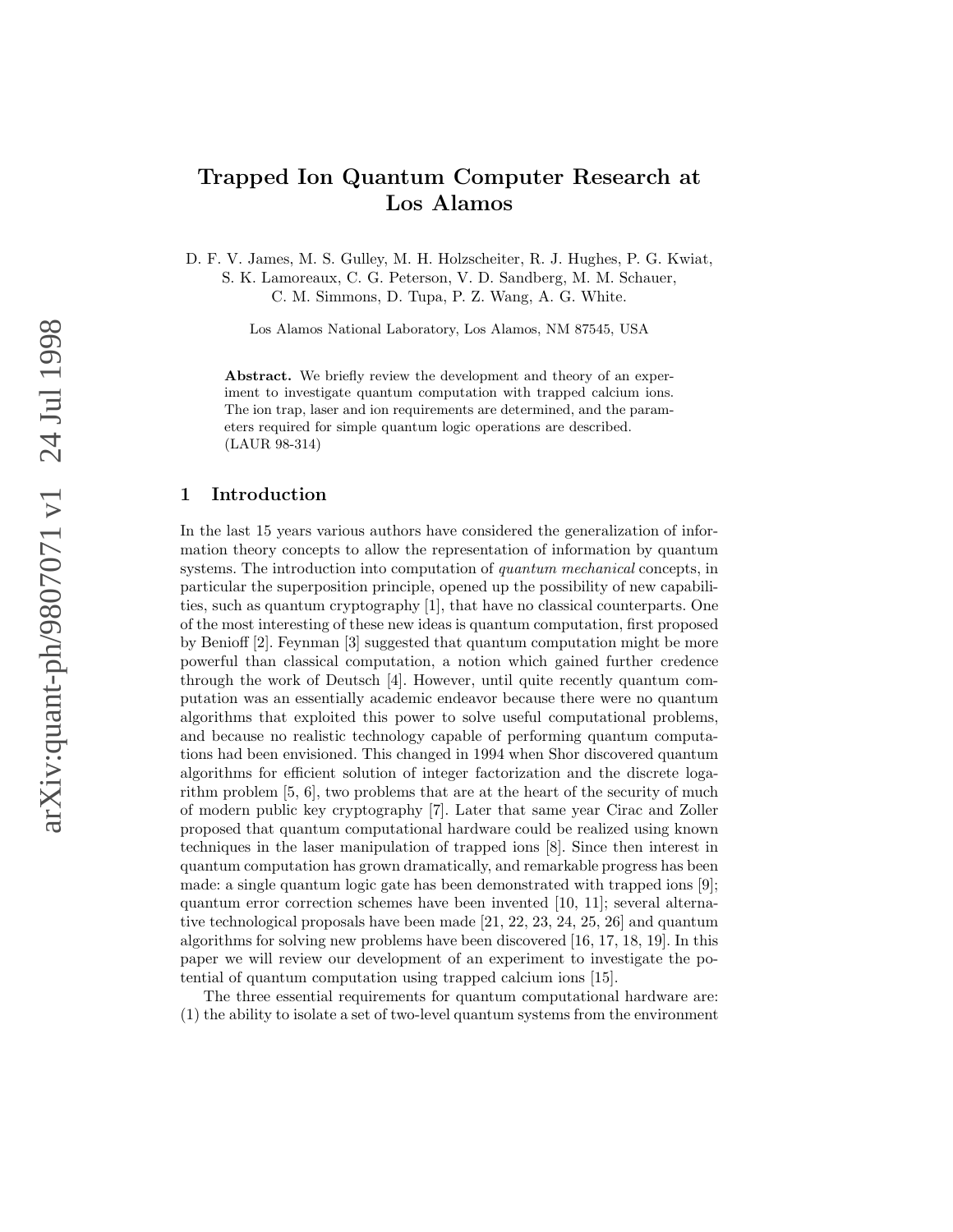for long enough to maintain coherence throughout the computation, while at the same time being able to interact with the systems strongly enough to manipulate them into an arbitrary quantum state; (2) a mechanism for performing quantum logic operations: in other words a "quantum bus channel" connecting the various two-level systems in a quantum mechanical manner; and (3) a method for reading out the quantum state of the system at the end of the calculation.



Fig. 1. A schematic illustration of an idealized laser-ion interaction system;  $\mathbf{k}_L$  is the wavevector of the single addressing laser.

All three of these requirements are in principle met by the cold trapped ion quantum computer. In this scheme each qubit consists of two internal levels of an ion trapped in a linear configuration. In order to perform the required logic gates, a third atomic state known as the auxiliary level is required. The quantum bus channel is realized using the phonon modes of the ions' collective oscillations. These quantum systems may be manipulated using precisely controlled laser pulses. Two distinct types of laser pulse are required: "V" type pulses, which only interact with the internal states of individual ions, and "U" type pulses which interact with both the internal states and the external vibrational degrees of freedom of the ions. These interactions can be realized using Rabi flipping induced by either a single laser or Raman (two laser) scheme (Fig.2). Readout is performed by using quantum jumps. This scheme was originally proposed by Cirac and Zoller in 1994 [8], and was used to demonstrate a CNOT gate shortly afterwards [9].

As we can only give the briefest of description of the principles of quantum computation using cold trapped ions, the reader is recommended to peruse the more detailed descriptions which can be found elsewhere [12, 13, 14, 15]. In this paper we intend to focus on the experimental issues involved in building a trapped ion quantum computer.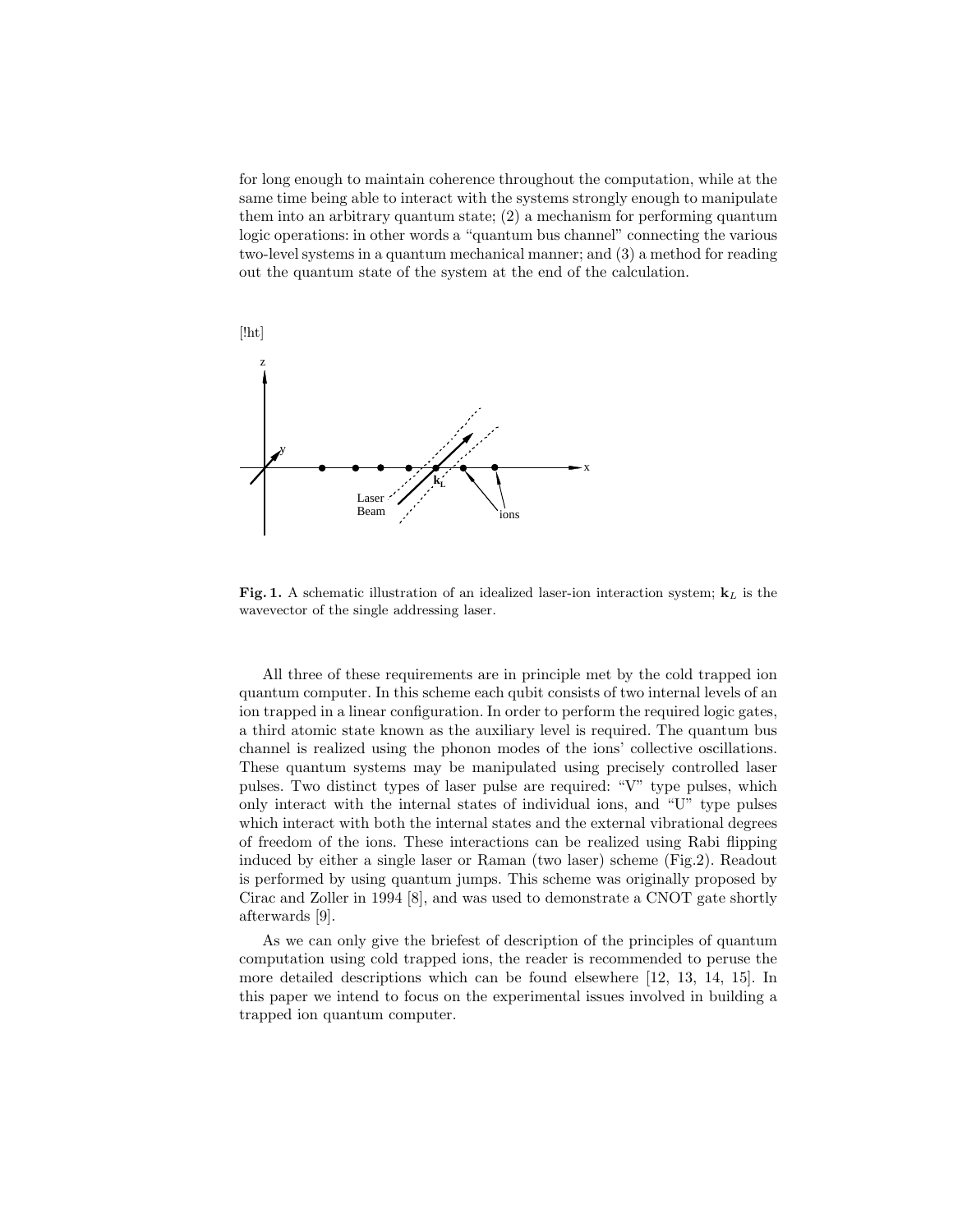

Fig. 2. A schematic illustration of (a) single laser and (b) Raman qubit addressing and control techniques.

# 2 Choice of Ion

There are three requirements which the species of ion chosen for the qubits of an ion trap quantum computer must satisfy:

1. If we use the single laser scheme, the ions must have a level that is sufficiently long-lived to allow some computation to take place; this level can also be used for sideband cooling.

2. the ions must have a suitable dipole-allowed transition for Doppler cooling, quantum jump readout and for Raman transitions (if we chose to use two sublevels of the ground state to form the qubit);

3. These transitions must be at wavelengths compatible with current laser technology.

Various ions used in atomic frequency standards work satisfy the first requirement. Of these ions,  $Ca^+$  offers the advantages of transitions that can be accessed with titanium-sapphire or diode lasers and a reasonably long-lived metastable state. The relevant energy levels of the  $A = 40$  isotope are shown in fig.3.

The dipole-allowed transition from the  $4^2S_{1/2}$  ground state to the  $4^2P_{1/2}$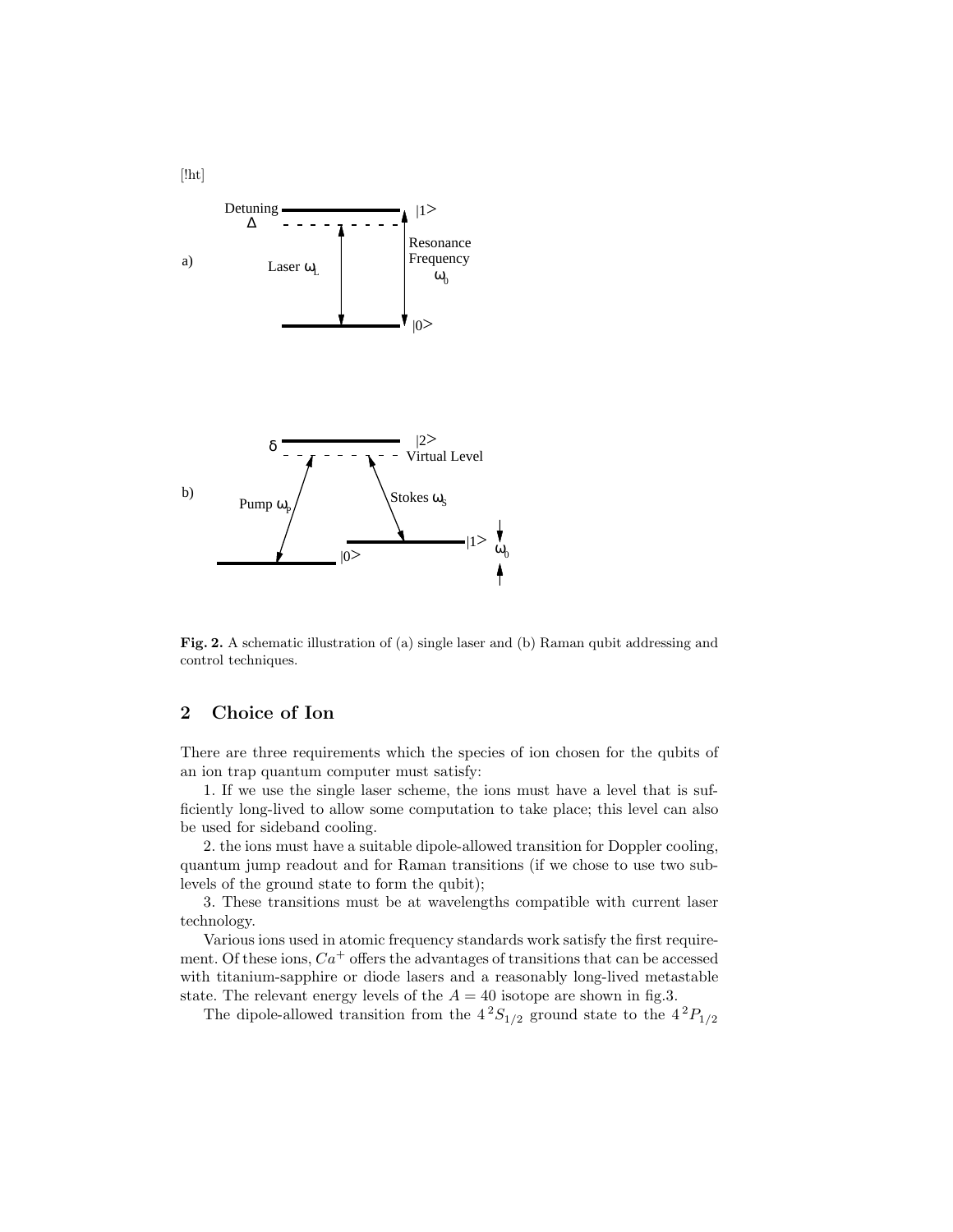

Fig. 3. The lowest energy levels of  ${}^{40}Ca<sup>+</sup>$  ions, with transition wavelengths and lifetimes listed.

level with a wavelength of 397 nm can be used for Doppler cooling and quantum jump readout; The 732 nm electric quadrupole transition from the  $4^{2}S_{1/2}$  ground state to the  $3^{2}D_{3/2}$  metastable level (lifetime  $\approx 1.08$ sec.) is suitable for sideband cooling. In the single laser computation scheme, the qubits and auxiliary level can be chosen as the electronic states

$$
|0\rangle = |4^2S_{1/2}, M_j = 1/2\rangle,
$$
  
\n $|1\rangle = |3^2D_{5/2}, M_j = 3/2\rangle,$   
\n $|aux\rangle = |3^2D_{5/2}, M_j = -1/2\rangle.$ 

This ion can also be used for Raman type qubits, with the two Zeeman sublevels of the  $4^2S_{1/2}$  ground state forming the two qubit states  $|0\rangle$  and  $|1\rangle$ , with one of the sublevels of the  $4<sup>2</sup>P<sub>1/2</sub>$  level being the upper level  $|2\rangle$ . A magnetic field of 200 Gauss should be sufficient to split these two levels so that they can be resolved by the lasers. The pump and Stokes beams would be formed by splitting a 397nm laser into two, and shifting the frequency of one with respect to the

[!ht]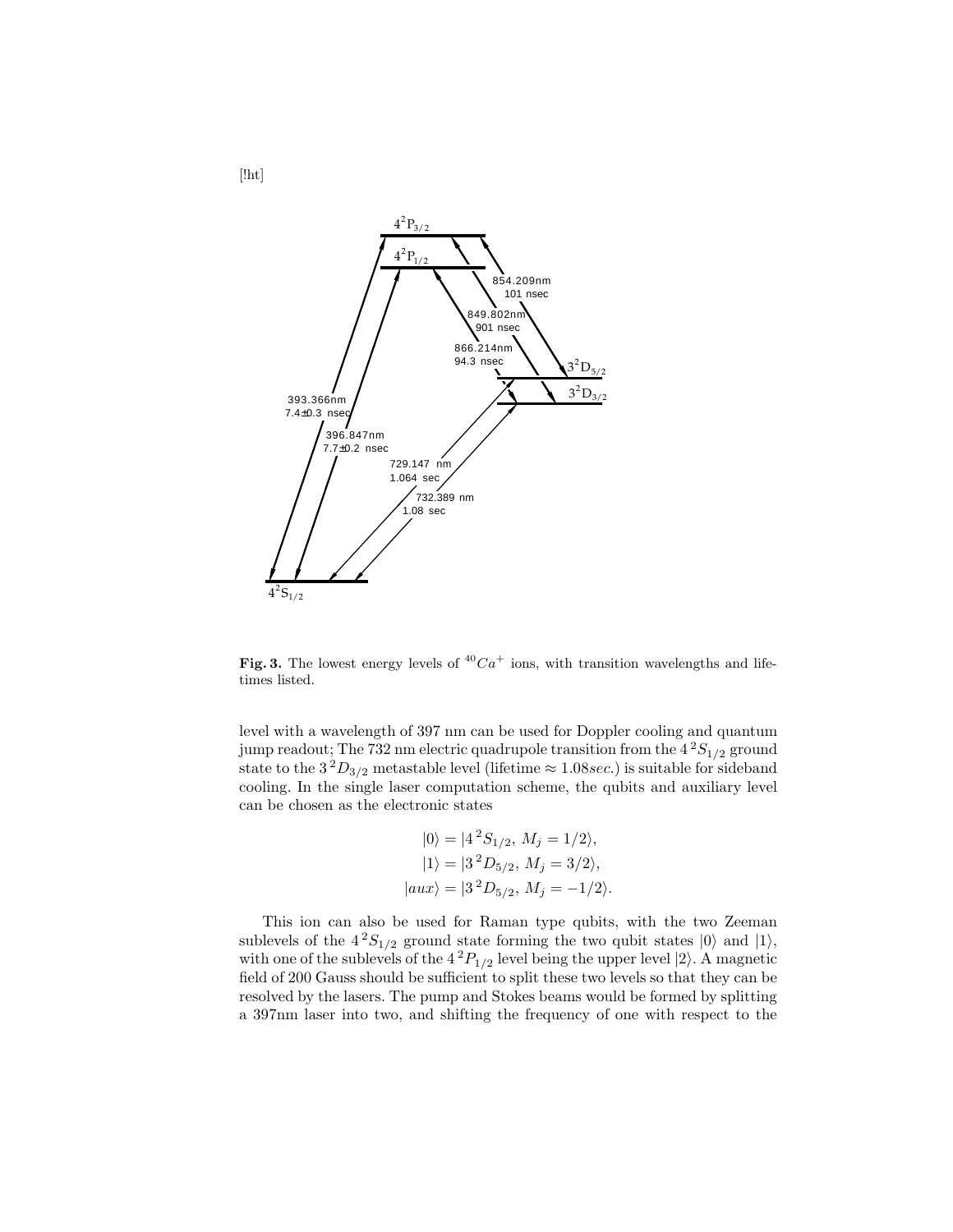other by means of an acousto-optic or electro-optic modulator. This arrangement has a great advantage in that any fluctuations in the phase of the original 397nm laser will be passed on to both the pump and Stokes beams, and will therefore be canceled out, because the dynamics is only sensitive to the difference between the pump and Stokes phases. One problem in realizing the Raman scheme in  $Ca<sup>+</sup>$ is the absence of a third level in the ground state that can act as the auxiliary state  $|aux\rangle$  required for execution of quantum gates. This difficulty could be removed by using the alternative scheme for quantum logic recently proposed by Monroe *et al.* [27]; alternatively, one could use an isotope of  $Ca^+$  which has non-zero nuclear spin, thereby giving several more sublevels in the ground state due to the hyperfine interaction; other possibilities that have been suggested for an auxiliary state with  $40Ca<sup>+</sup>$  in the Raman scheme are to use a state of a phonon mode other than the CM mode [28] or one of the sublevels of the  $3<sup>2</sup>D$ doublet [29].

## 3 The Radio Frequency Ion Trap

Radio-frequency (RF) quadrupole traps, also named "Paul traps" after their inventor, have been used for many years to confine electrically charged particles [30] (for an introduction to the theory of ion traps, see refs. [31, 32]). The classic design of such a Paul trap has a ring electrode with endcap electrodes above and below, with the ions confined to the enclosed volume. A single ion can be located precisely at the center of the trap where the amplitude of the RF field is zero. But when several ions are placed into this trapping field, their Coulomb repulsion forces them apart and into regions where they are subjected to heating by the RF field. For this reason in our experiment ions are confined in a linear RF quadrupole trap [15]. Radial confinement is achieved by a quadrupole RF field provided by four 1 mm diameter rods in a rectangular arrangement. Axial confinement is provided by DC voltages applied to conical endcaps at either end of the RF structure; the endcap separation is 10 mm. The design of the trap used in these experiments is shown in diagrammatically in Fig.4.

The main concerns for the design are to provide sufficient radial confinement to assure that the ions form a string on the trap axis after Doppler cooling; to minimize the coupling between the radial and axial degrees of freedom by producing radial oscillation frequencies significantly greater than the axial oscillation frequencies; to produce high enough axial frequencies to allow the use of sideband cooling[33]; and to provide sufficient spatial separation to allow individual ions to be addressed with laser beams.

#### 4 Laser Systems

The relevant optical transitions for  $Ca^+$  ions are shown in Fig.5. There are four different optical processes employed in the quantum computer; each places specific demands on the laser system.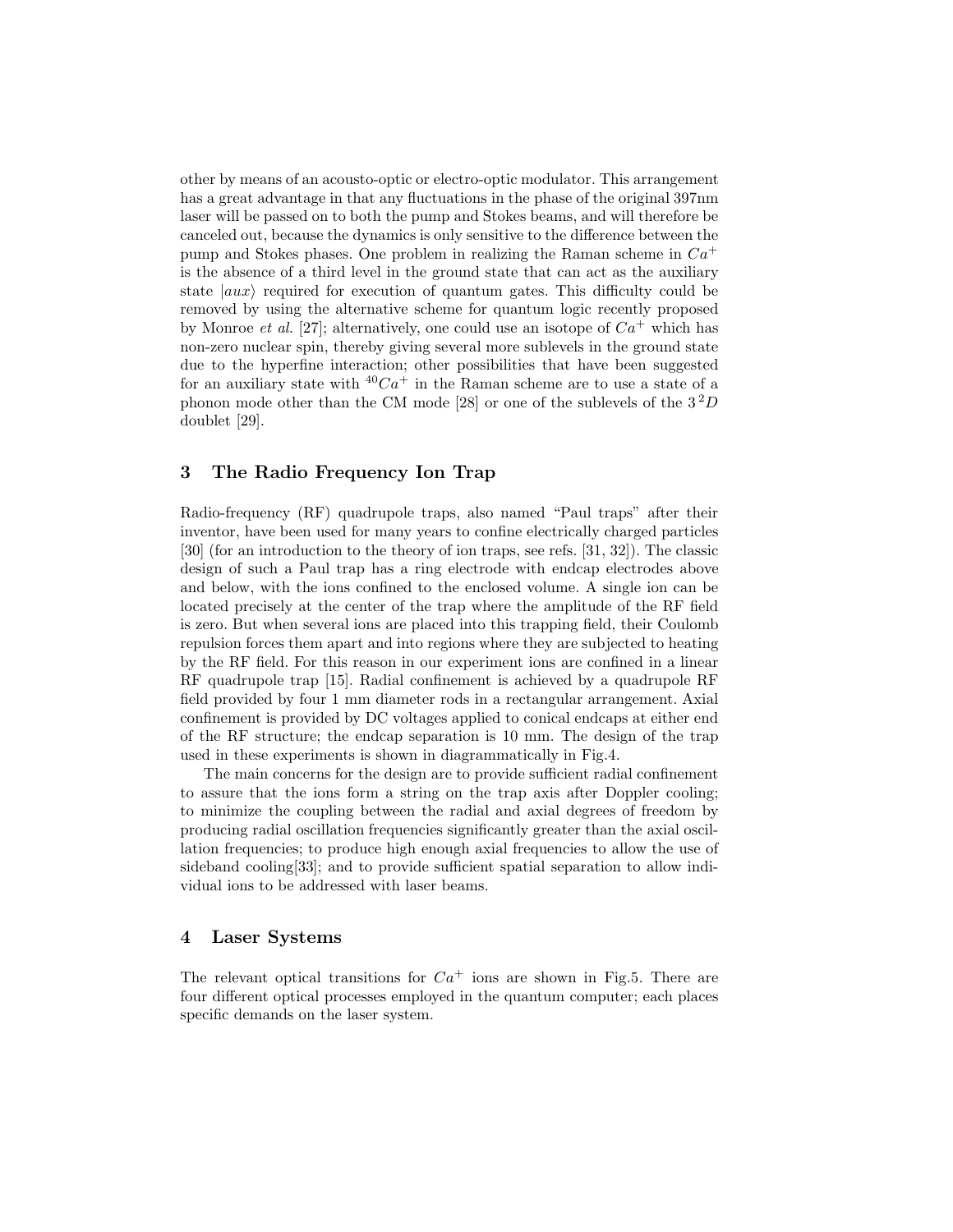

**Fig. 4.** Side view diagram of the linear RF trap used to confine  $Ca^+$  ions in these experiments. The endcap separation is 10 mm and the gap between the RF rods is 1.7 mm.

The first stage is to cool a small number of ions to their Doppler limit in the ion trap, as shown in Fig.5a. This requires a beam at 397 nm, the  $4^2S_{1/2}-4^2P_{1/2}$ resonant transition. Tuning the laser to the red of the transition causes the ions to be slowed by the optical molasses technique [34]. In this procedure, a laser beam with a frequency slightly less than that of the resonant transition of an ion is used to reduce its kinetic energy. Owing to the Doppler shift of the photon frequency, ions preferentially absorb photons that oppose their motion, whereas they reemit photons in all directions, resulting in a net reduction in momentum along the direction of the laser beam. Having carefully selected the trap parameters, many cycles of absorption and re-emission will bring the system to the Lamb-Dicke regime, leaving the ions in a string-of-pearls geometry. We have recently found ion crystals of up to five  $Ca^+$  ions.

In order to Doppler cool the ions, the demands on the power and linewidth of the 397 nm laser are modest. The saturation intensity of  $Ca^+$  ions is ∼ 10 mW/cm<sup>2</sup>, and the laser linewidth must be less than  $\sim 10$  MHz. An optogalvonic signal obtained with a hollow cathode lamp suffices to set the frequency. We use a Titanium:Sapphire (Ti:Sapphire) laser (Coherent CR 899-21) with an internal frequency doubling crystal to produce the 397 nm light.

During the Doppler cooling, the ions may decay from the  $4^{2}P_{1/2}$  state to the  $3^{2}D_{3/2}$  state, whose lifetime is ~ 1sec. To empty this metastable state, we use a second Ti:Sapphire laser at 866 nm.

Once the string of ions is Doppler cooled to the Lamb-Dicke regime, the second stage of optical cooling, sideband cooling, will be used to reduce the collective motion of the string of ions to its lowest vibrational level [35], illustrated in Fig.5b. In this regime, a narrow optical transition, such as the 732 nm  $4^{2}S_{1/2} - 3^{2}D_{3/2}$  dipole forbidden transition, develops sidebands above and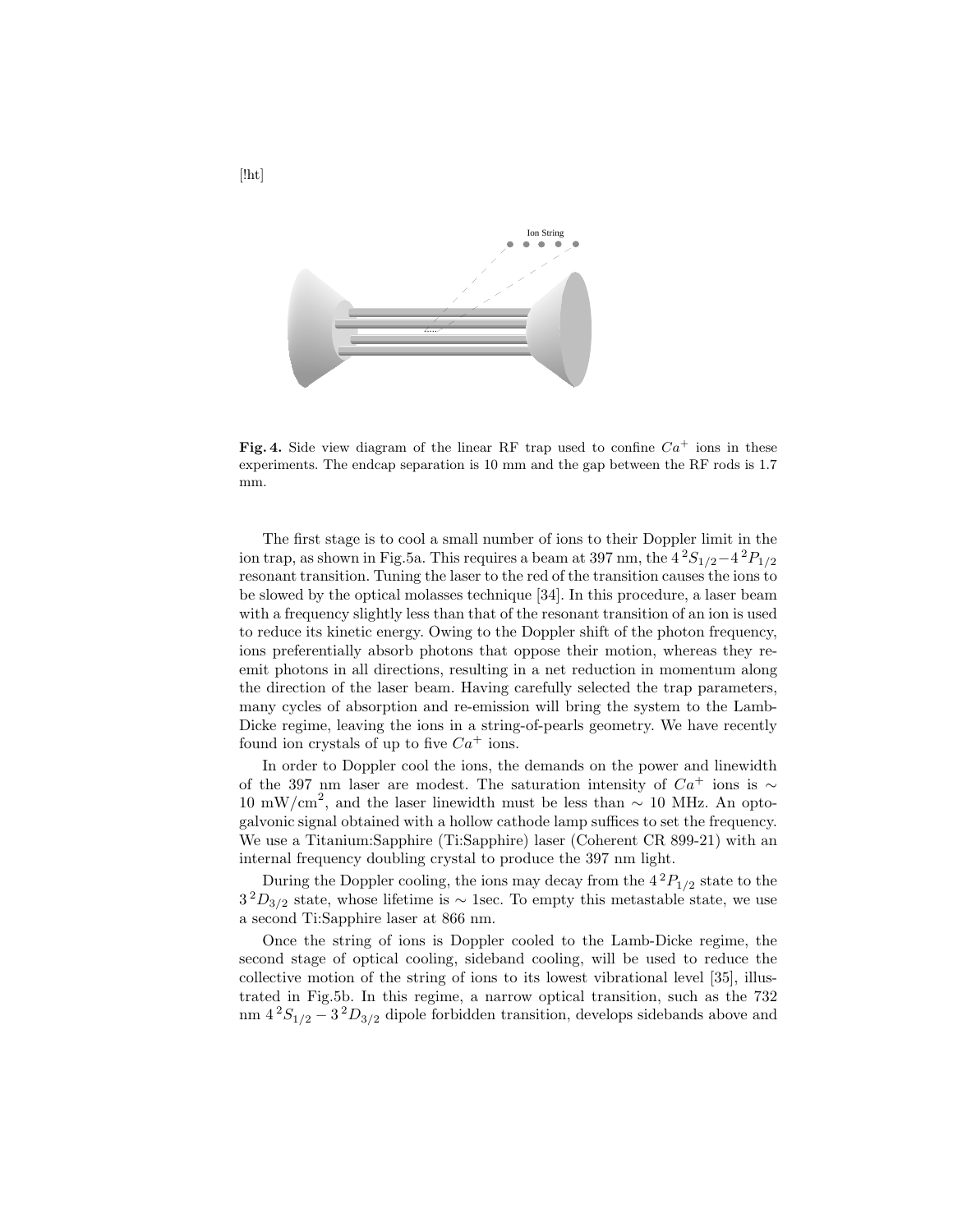below the central frequency by the vibrational frequencies of the ions. The sidebands closest to the unperturbed frequency correspond to the CM vibrational motion. If  $\omega_0$  is the optical transition frequency and  $\omega_x$  the frequency of the CM vibrational motion, the phonon number is increased by one, unchanged, or decreased by one if an ion absorbs a photon of frequency  $\omega_0 + \omega_x$ ,  $\omega_0$  or  $\omega_0 - \omega_x$ , respectively. Thus, sideband cooling is accomplished by optically cooling the string of ions with a laser tuned to  $\omega_0 - \omega_x$ .

The need to resolve the sidebands of the transition implies a much more stringent requirement for the laser linewidth; it must be well below the CM mode vibrational frequency of  $\sim$  (2π) × 200 kHz. The laser power must also be greater in order to pump the forbidden transition. We plan to use a Ti:Sapphire laser locked to a reference cavity to meet the required linewidth and power. At first glance it would seem that, with a metastable level with a lifetime of 1s, no more than 1 phonon per second could be removed from a trapped ion. A second laser at 866 nm is used to couple the  $4^{2}P_{1/2}$  state to the  $3^{2}D_{3/2}$  state to reduce the effective lifetime of the D state and allow faster cooling times. The transitions required for realization of quantum logic gates and for readout, discussed in detail in sections 5.2 and 5.3, are shown in Fig.5c. These can be performed with the same lasers used in the Doppler and sideband cooling procedures.

There are two other considerations concerning the laser systems for quantum computation which should be mentioned. To reduce the total complexity of the completed system, we are developing diode lasers and a frequency doubling cavity to handle the Doppler cooling and quantum jump read out. Also complex quantum computations would require that the laser on the  $4^2S_{1/2} - 3^2P_{5/2}$ computation transition have a coherence time as long as the computation time. This may necessitate using qubits bridged by Raman transitions as discussed above, which eliminates the errors caused by the phase drift of the laser.

## 5 Qubit Addressing Optics

In order for the  $Ca^+$  ion qubits to be useful for actual calculations, it will be necessary to address the ions in a very controlled fashion. Our optical system for qubit addressing is shown schematically in fig. 6.

There are two aspects to be considered in the design of such a system: the precise interactions with a single ion; and an arrangement for switching between different ions in the string. In addition to the obvious constraints on laser frequency and polarization, the primary consideration for making exact  $\pi$ - or  $2\pi$ pulses is control of the area (over time) of the driving light field pulse. The first step toward this is to stabilize the intensity of the laser, as can be done to better than 0.1%, using a standard "noise-eater". Such a device typically consists of an electro-optical polarization rotator located between two polarizers; the output of a fast detector monitoring part of the transmitted beam is used in a feedback circuit to adjust the degree of polarization rotation, and thus the intensity of the transmitted light. Switching the light beam on and off can be performed with a similar (or even the same) device. Because such switches can possess rise/fall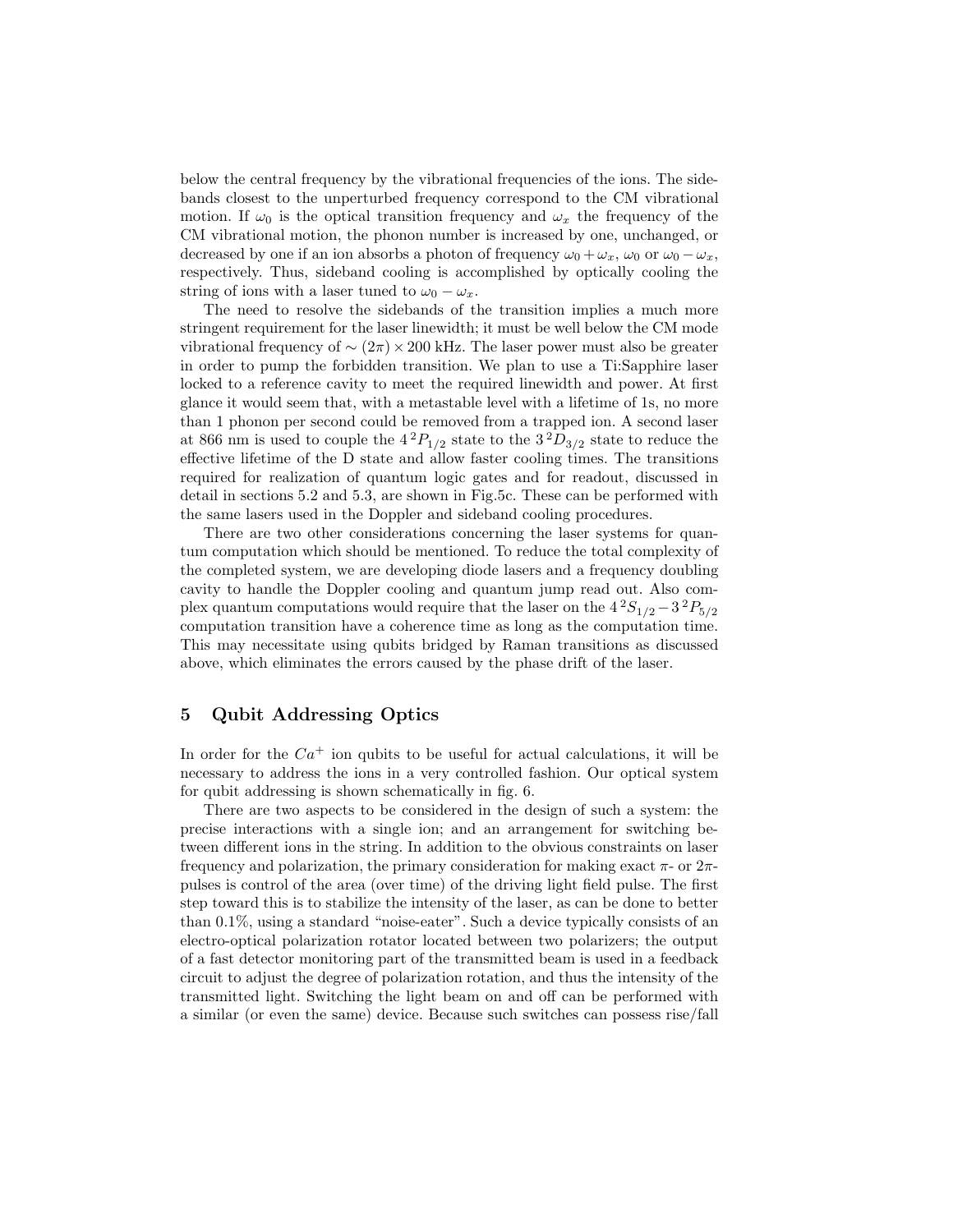times on the scale of nanoseconds, it should be possible to readily control the area under the pulse to within  $\sim 0.1\%$ , simply by accurately determining the width of the pulse. A more elaborate scheme would involve an integrating detector, which would monitor the actual integrated energy under the pulse, shutting the pulse off when the desired value is obtained.

Once the controls for addressing a single ion are decided, the means for switching between ions must be considered. Any system for achieving this must be fast, reproducible, display very precise aiming and low "crosstalk" (i.e. overlap of the focal spot onto more than one ion), and be as simple as possible. In particular, it is desirable to be able to switch between different ions in the string in a time short compared to the time required to complete a given  $\pi$ -pulse on one ion. This tends to discount any sort of mechanical scanning system. Acoustooptic deflectors, which are often used for similar purposes, may be made fast enough, but introduce unwanted frequency shifts on the deviated beams. As a tentative solution, we propose to use an electro-optic beam deflector, basically a prism whose index of refraction, and consequently whose deflection angle, is varied slightly by applying a high voltage across the material; typical switching times for these devices is 10 nanoseconds, adequate for our purposes. One such device produces a maximum deflection of  $\pm 9$  mrad, for a  $\pm 3000$ V input. The associated maximum number of resolvable spots (using the Rayleigh criterion) is of order 100, implying that ∼ 20 ions could be comfortably resolved with negligible crosstalk.

After the inter-ion spacing has been determined, i.e., by the trap frequencies, the crosstalk specification determines the maximum spot size of the addressing beam. For example, for an ion spacing of 20  $\mu$ m, any spot size (defined here as the  $1/e^2$  diameter) less than 21.6  $\mu$ m will yield a crosstalk of less than 0.1%, assuming a purely Gaussian intensity distribution (a good approximation if the light is delivered from a single-mode optical fiber, or through an appropriate spatial filter). In practice, scattering and other experimental realities will increase this size, so that it is prudent to aim for a somewhat smaller spot size, e.g. 10  $\mu$ m. One consideration when such small spot sizes are required is the effect of lens aberrations, especially since the spot must remain small regardless of which ion it is deflected on. Employing standard ray-trace methods, we have found that the blurring effects of aberrations can be reduced if a doublet/meniscus lens combination is used (assuming an input beam size of 3mm, and an effective focal length of 30mm). A further complication is that, in order to add or remove phonons from the system, the addressing beams must have a component along the longitudinal axis of the trap. The addressing optics must accommodate a tilted line of focus, otherwise the intensity at each ion would be markedly different, and the crosstalk for the outermost ions would become unacceptable. According to ray-trace calculations, adding a simple wedge (of  $\sim 2^{\circ}$ ) solves the problem and this has been confirmed by measurements using a mock system.

Depending on the exact level scheme being considered, it may be necessary to vary the polarization of the light. Because the electro-optic deflector requires a specific linear polarization, any polarization-control elements should be placed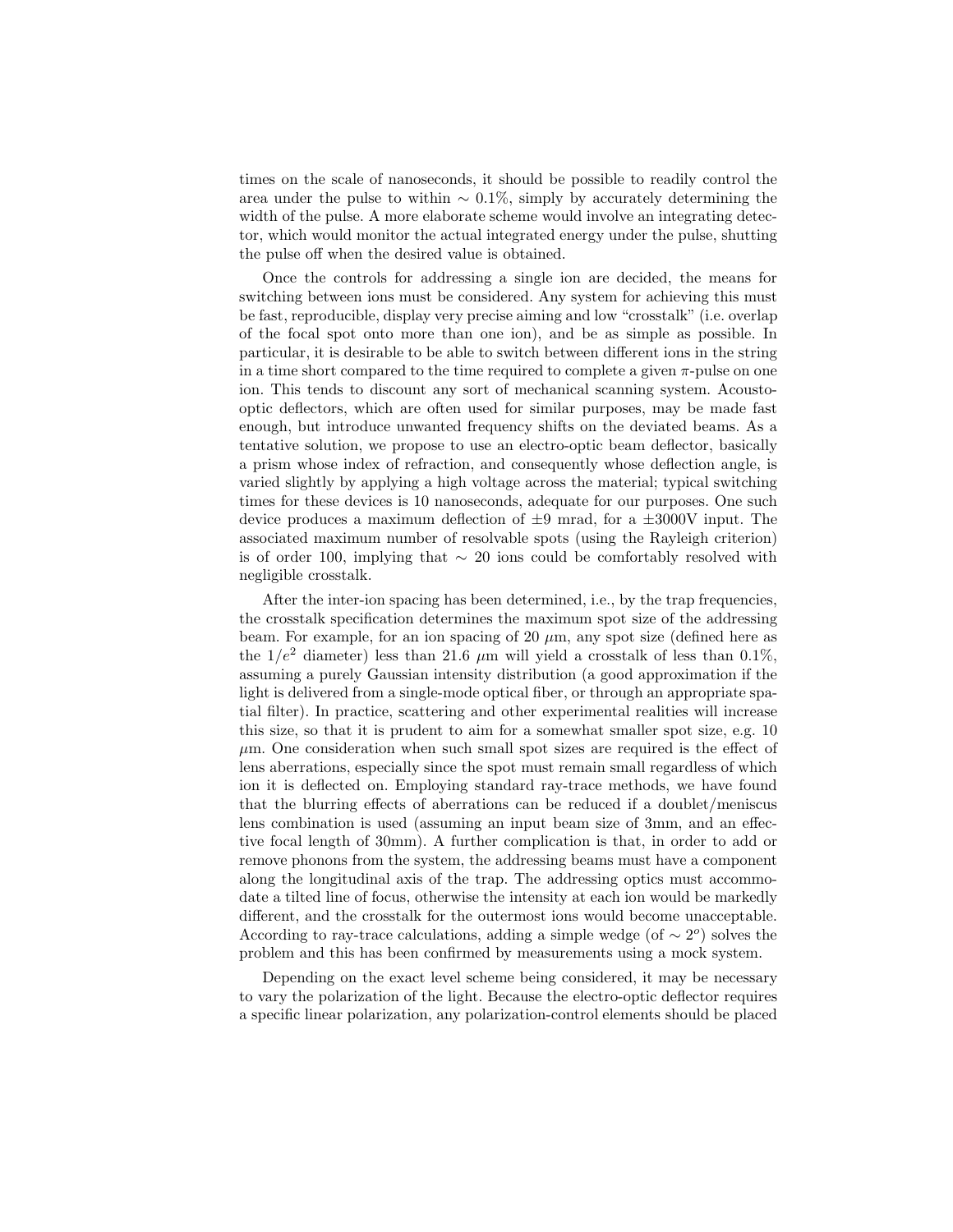after the deflector. The final result is a highly directional, tightly-focused beam with controllable polarization and intensity.

# 6 Imaging System

In order to determine the ions' locations and to readout the result of the quantum computations, an imaging system is required. Our current imaging system consists of two lenses, one of which is mounted inside the vacuum chamber, and a video camera coupled to a dual-stage micro-channel plate (MCP) image intensifier. The first lens with focal length 15 mm collects the light emitted from the central trap region with a solid angle of approximately 0.25 sr. The image is relayed through a 110mm/f2 commercial camera lens to the front plate of the MCP. This set-up produces a magnification of 7.5 at the input of the MCP. The input of the 110 mm lens is fitted with a 400nm narrow band filter to reduce background from the IR laser and from light emanating from the hot calcium oven and the electron gun filament.

The dual plate intensifier is operated at maximum gain for the highest possible sensitivity. This allows us to read out the camera at normal video rate of 30 frames s<sup>−</sup><sup>1</sup> into a data acquisition computer. Averaging and integrating of the signal over a given time period can then be undertaken by software. We find this arrangement extremely useful in enabling us to observe changes of the cloud size or the intensity of the fluorescence with changes of external parameters like trapping potential, laser frequency, laser amplitude, etc. in real time.

The spatial resolution of the system is limited by the active diameter of individual channels of the MCP of approximately  $12 \mu$ m. Since the gain is run at its maximum value cross talk between adjacent channels in the transition between the first and second stage is to be expected. This results in the requirement that two incoming photons can only be resolved when they are separated at the input of the MCP by at least two channels, i.e. by 36  $\mu$ m in our case. With the magnification of the optical system of 7.5 this translates into a minimum separation of two ions to be resolved of 5  $\mu$ m, which is well below the separation of ions in the axial well of about 25  $\mu$ m expected in our experiment.

# 7 Summary

It is our contention that currently the ion trap proposal for realizing a practical quantum computer offers the best chance of long term success. This in no way is intended to trivialize research into the other proposals: in any of these schemes technological advances may at some stage lead to a breakthrough. In particular, Nuclear Magnetic Resonance does seem to be a relatively straightforward way in which to achieve systems containing a few qubits. However, of the technologies which have so far been used to demonstrate experimental logic gates, ion traps seem to offer the least number of technological problems for scaling up to 10's or even 100's of qubits.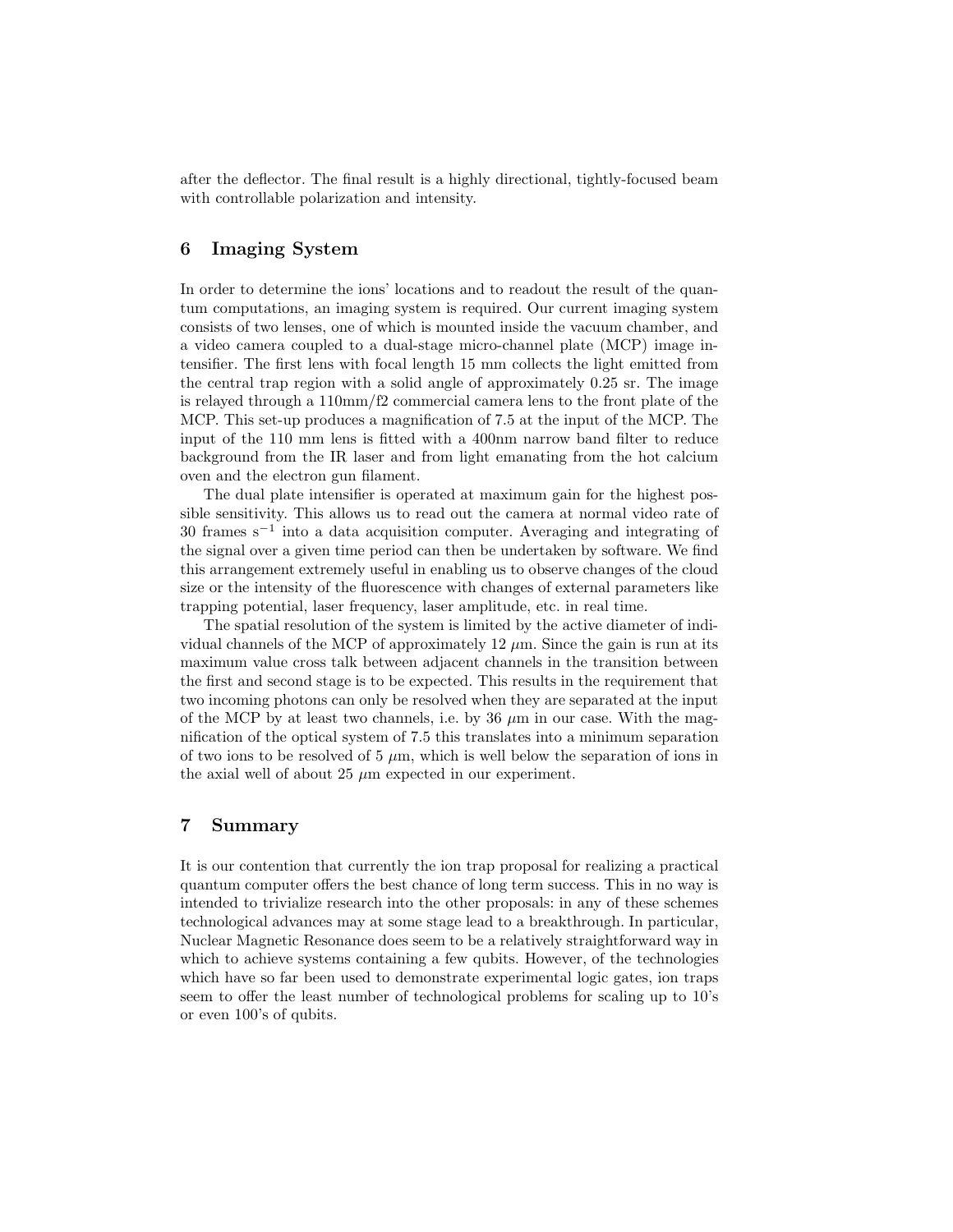In this paper we have described in some detail the experiment we are currently developing to investigate the feasibility of cold trapped ion quantum computation. We should emphasize that our intentions are at the moment exploratory: we have chosen an ion on the basis of current laser technology, rather than on the basis of which ion which will give the best performance for the quantum computer. Other species of ion may well give better performance: In particular Beryllium ions do have the potential for a significantly lower error rate due to spontaneous emission, although it is also true that lighter ions may be more susceptible to heating. Other variations, such as the use of Raman transitions in place of single laser transitions, or the use of standing wave lasers need to be investigated. Our choice of Calcium will allow us to explore these issues. Furthermore, calculations suggest that it should be possible to trap 20 or more Calcium ions in a linear configuration and manipulate their quantum states by lasers on short enough time scales that many quantum logic operations may be performed before coherence is lost. Only by experiment can the theoretical estimates of performance be confirmed [36, 37]. Until all of the sources of experimental error in real devices are thoroughly investigated, it will be impossible to determine what ion and addressing scheme enables one to build the best quantum computer or, indeed, whether it is possible to build a useful quantum computer with cold trap ions at all.

#### Acknowledgments

This research was funded by the National Security Agency.

## References

- 1. R. J. Hughes et al. Contemp. Phys. 36 (1995) 149-163.
- 2. P. A. Benioff, Int. J. Theor. Phys.21 (1982) 177-201.
- 3. R. P. Feynman, Foundations of Physics 16 (1986) 507-531.
- 4. D. Deutsch, Proc. R. Soc. Lond.A 425 (1989) 73-90.
- 5. P. W. Shor, Proceedings of the 35th Annual Symposium on the Foundations of Computer Science, S. Goldwasser ed., IEEE Computer Society Press, Los Alamitos CA, 1994.
- 6. A. Ekert and R. Jozsa, Rev. Mod. Phys. 68 (1996) 733-753.
- 7. R. J. Hughes, "Crptography, Quantum Computation and Trapped Ions", submitted to Phil. Trans. Roy. Soc. (London), 1997; quant-ph/9712054.
- 8. J. I. Cirac and P. Zoller, Phys. Rev. Lett. 74, (1995) 4094-4097.
- 9. C. Monroe et al., Phys. Rev. Lett. 75 (1995) 4714-4717.
- 10. E. Knill, R. Laflamme and W. Zurek, "Accuracy threshold for quantum computation"; submitted to *Science* (1997).
- 11. J. Preskill, "Reliable quantum computers", preprint (1997), quant-ph/9705031.
- 12. A. M. Steane, Applied Physics B 64 (1997) 623-642.
- 13. D. F. V. James, "Quantum dynamics of cold trapped ions, with application to quantum computation", Applied Physics B, in the press (1998); quant-ph/9702053.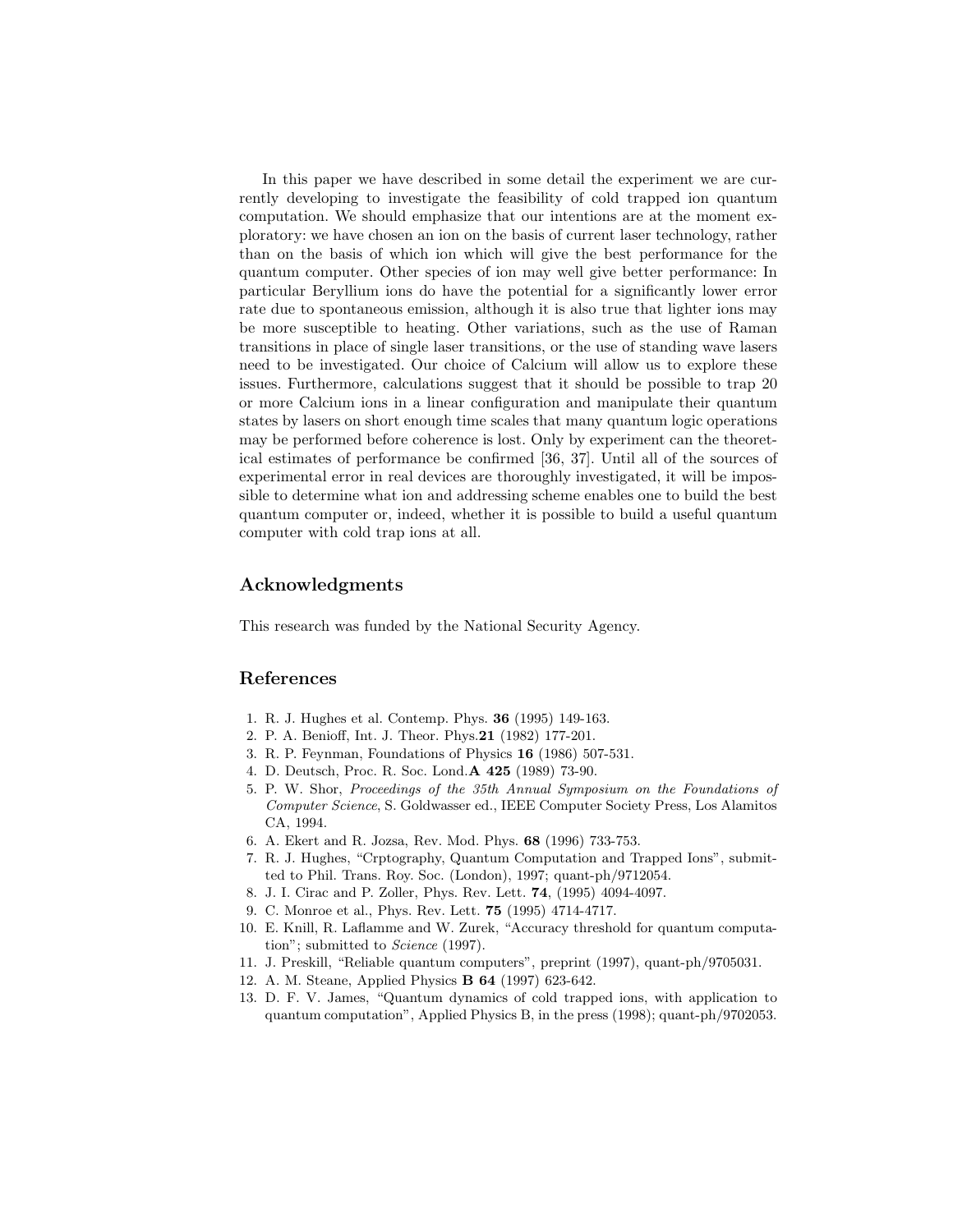- 14. D. J. Wineland et al., "Experimental issues in coherent quantum-state manipulation of trapped atomic ions", to be submitted to Rev. Mod. Phys. (1997).
- 15. R. J. Hughes, et al., "The Los Alamos Trapped Ion Quantum Computer Experiment", Fortschritte der Physik, in the press (1998); quant-ph/9708050.
- 16. L. K. Grover Proceedings of the 28th Annual ACM Symposium on the Theory of Computing, ACM Press, New York, 1996 p.212
- 17. B. M. Terhal and J. A. Smolin, " Superfast quantum algorithms for coin weighing and binary search problems", preprint (1997) quant-ph/9705041.
- 18. D. Boneh and R. Lipton, "Quantum cryptanalysis of hidden linear functions," Proc. CRYPTO'95 (Springer, New York, 1995)
- 19. A. Kitaev, "Quantum measurements and the Abelian stabilizer problem," preprint (1995) quant-ph 9511026.
- 20. T. Pellizzari et al., Phys. Rev. Lett.75 (1995) 3788-3791.
- 21. Q. A. Turchette et al., Phys. Rev. Lett.75 (1995) 4710-4713.
- 22. D. G. Cory, A. F. Fahmy and T. F. Havel, Proc. Natl. Acad. Sci. USA 94 (1997) 1634-1639.
- 23. J. R. Friedman et al., Phys. Rev. Lett. 76 (1996) 3830-3833.
- 24. V. Privman, I. D. Vagner and G. Kventsel, "Quantum computation in quantum-Hall systems", preprint (1997), quant-ph/9707017.
- 25. M. F. Bocko, A. M. Herr and M. J. Feldman, "Prospects for quantum coherent computation using superconducting electronics", preprint (1997).
- 26. D. Loss and D. P. DiVincenzo, "Quantum computation with quantum dots" preprint (1997), cond-mat/9701055.
- 27. C. Monroe et al. Phys. Rev. A 55 (1997) R2489.
- 28. A. M. Steane, private communication, 1996.
- 29. R. Blatt, private communication, 1997.
- 30. W. Paul and H. Steinwedel, Z. Naturforsch.A 8 (1953) 448.
- 31. M. G. Raizen et al., Phys. Rev. A 45 (1992) 6493-6501.
- 32. P. K. Ghosh, Ion Traps Clarendon Press, 1995.
- 33. F. Diedrich et al., Phys. Rev. Let. 62 (1989) 403-407.
- 34. S. Stenholm, Rev. Mod. Phys. 58 (1986) 699-739.
- 35. D. J. Wineland and W. M. Itano, Phys. Rev.A 20 (1979) 1521-1540.
- 36. R. J. Hughes, D. F. V. James, E. H. Knill, R. Laflamme and A. G. Petschek, Phys. Rev. Lett. 77 (1996) 3240-3243.
- 37. D. F. V. James, R. J. Hughes, E. H. Knill, R. Laflamme and A. G. Petschek, Photonic Quantum Computing, S. P. Hotaling, A. R. Pirich eds, Proceedings of SPIE 3076 (1997) 42-50.

This article was processed using the LATEX macro package with LLNCS style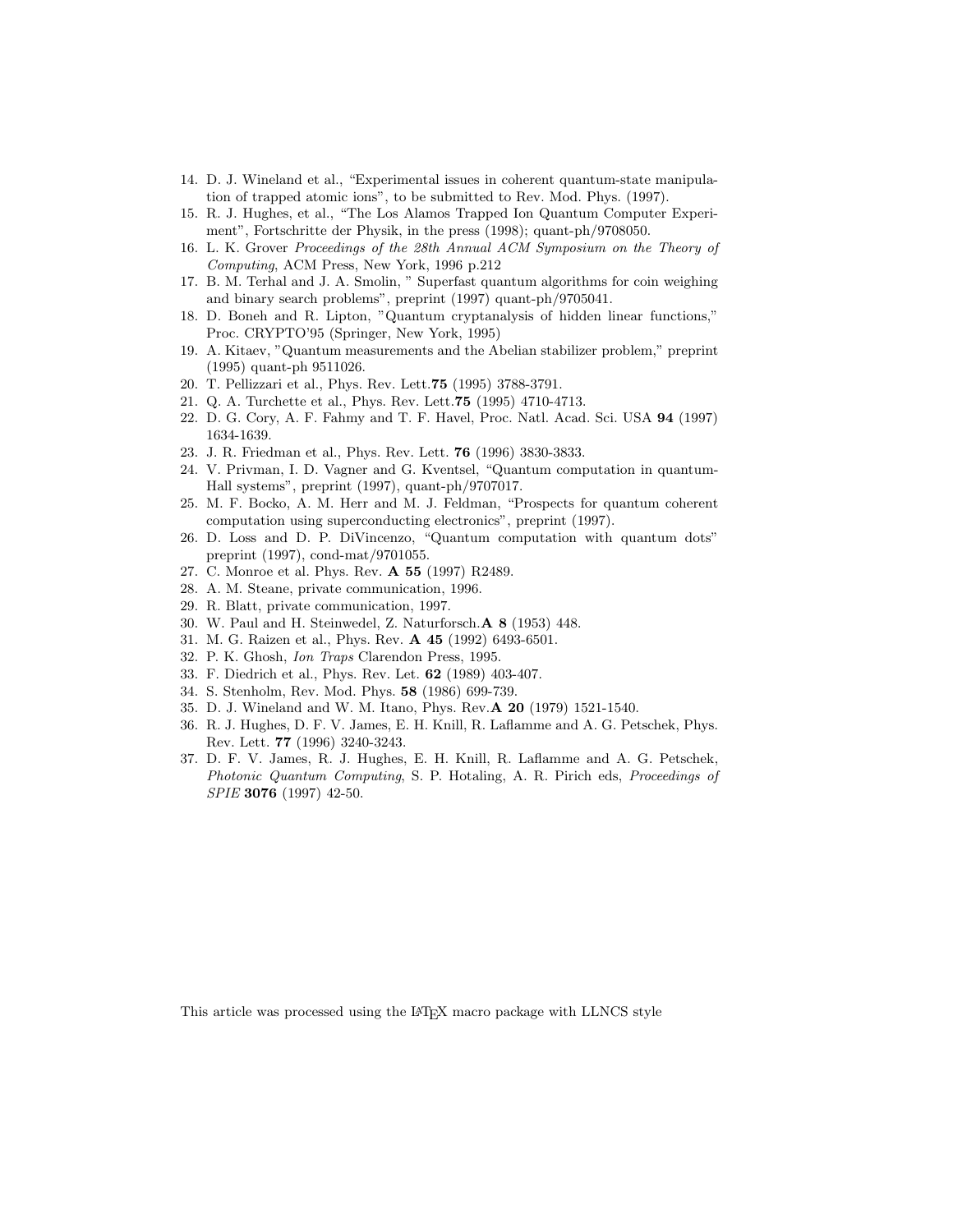

Fig. 5. Different transitions between the levels of  $Ca^+$  ions required for (a) Doppler cooling, (b) Resolved sideband cooling and (c) quantum logic operations and readout. The single laser addressing technique has been assumed.

[!ht]